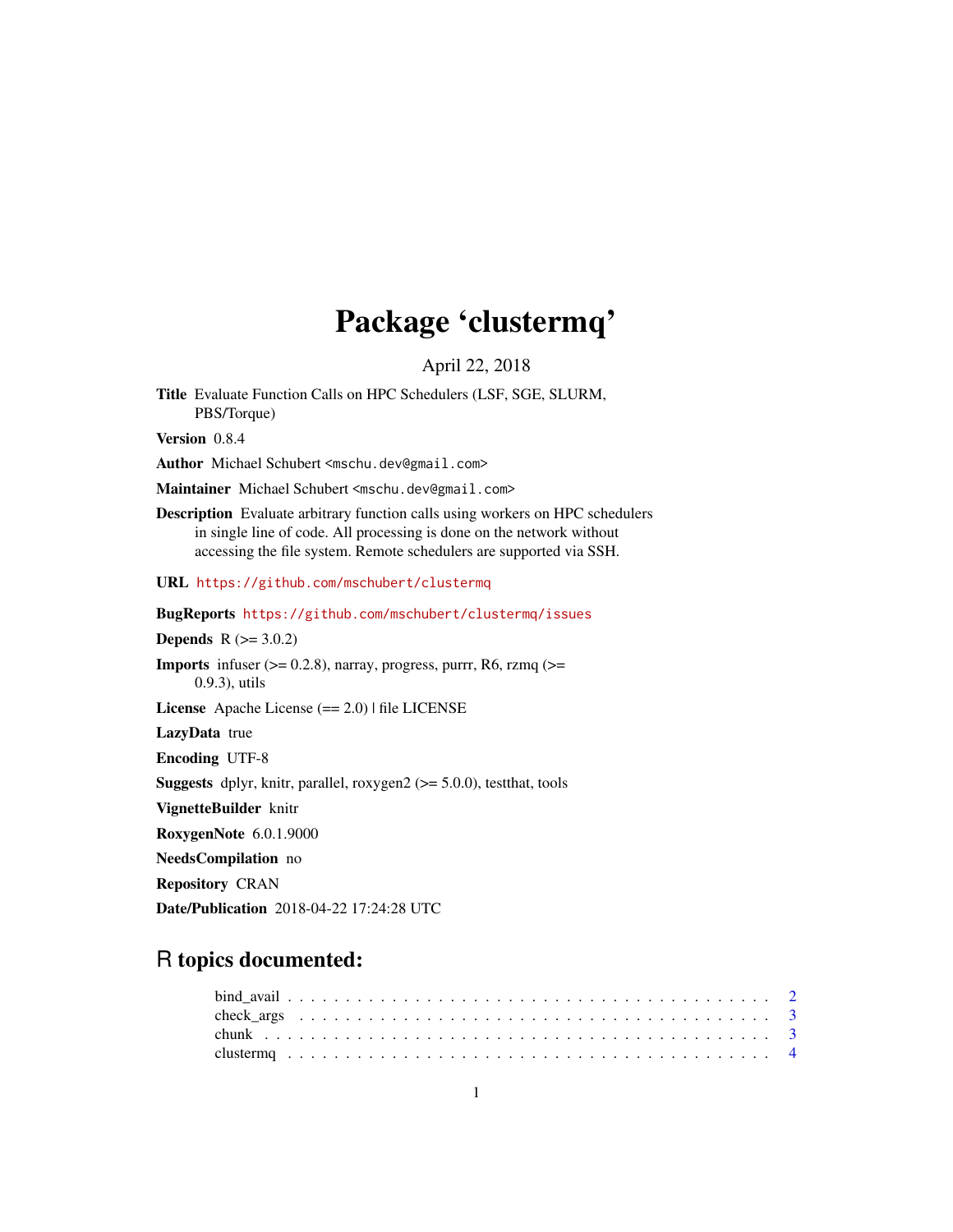<span id="page-1-0"></span>

|       |      | $\overline{4}$  |
|-------|------|-----------------|
|       |      | 5               |
|       |      | 5               |
|       | LSF. | 5               |
|       |      | 6               |
|       |      | 6               |
|       |      | $\overline{7}$  |
|       |      | $\overline{7}$  |
|       |      | $\overline{7}$  |
|       |      | 8               |
|       |      | 8               |
|       |      | 8               |
|       |      | 9               |
|       |      | 10              |
|       |      |                 |
|       |      | $\overline{11}$ |
|       |      |                 |
|       |      |                 |
|       |      |                 |
|       |      | -13             |
|       |      |                 |
|       |      | $\sqrt{14}$     |
|       |      |                 |
|       |      | 15              |
|       |      |                 |
|       |      | -15             |
|       |      |                 |
|       |      |                 |
| Index |      | 17              |

bind\_avail *Binds an rzmq to an available port in given range*

# Description

Binds an rzmq to an available port in given range

# Usage

```
bind_avail(socket, range, iface = "tcp://*", n_tries = 100)
```
# Arguments

| socket  | An rzmą socket object                |
|---------|--------------------------------------|
| range   | Numbers to consider (e.g. 6000:8000) |
| iface   | Interface to listen on               |
| n tries | Number of ports to try in range      |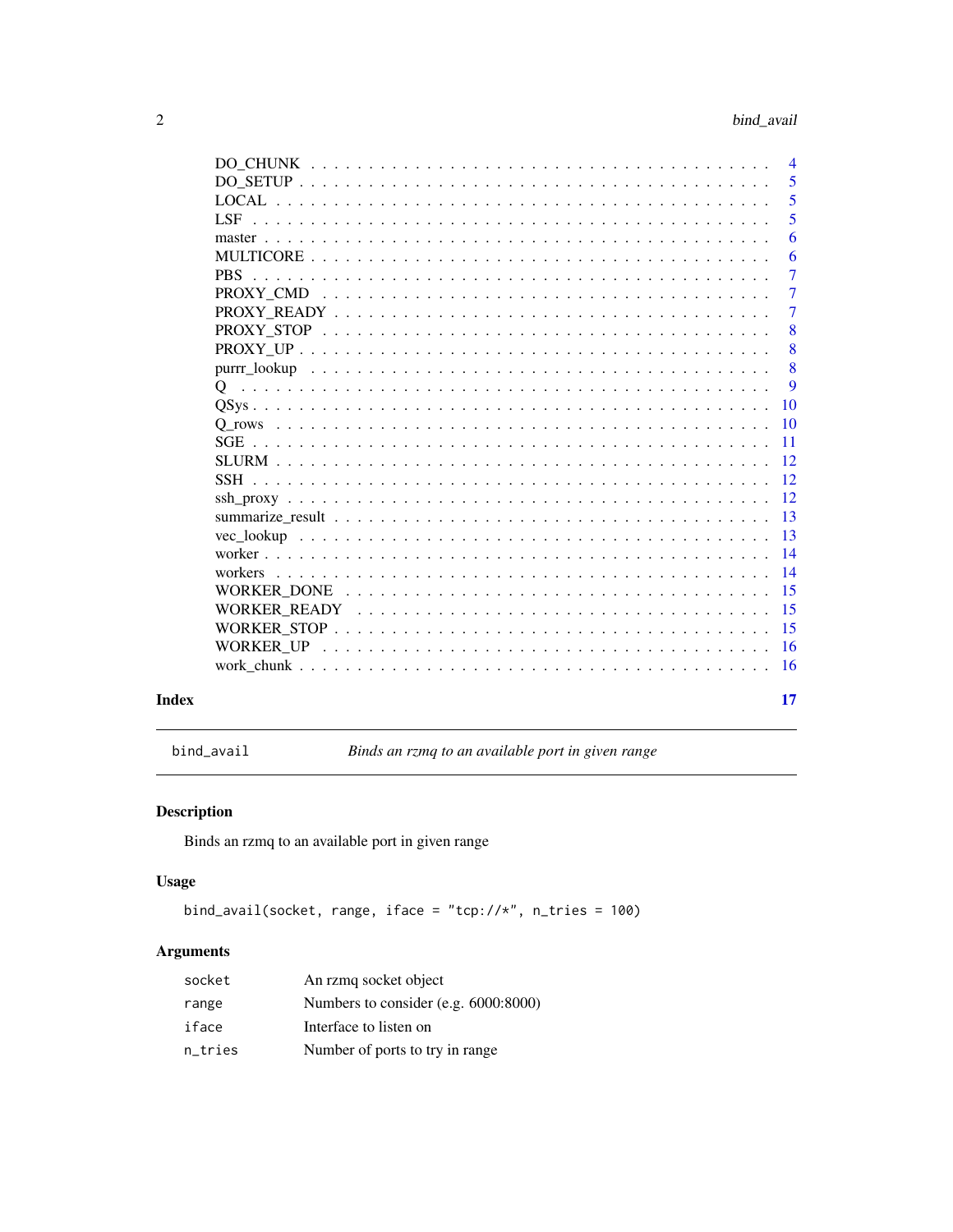# <span id="page-2-0"></span>check\_args 3

# Value

The port the socket is bound to

check\_args *Function to check arguments with which Q() is called*

# Description

Function to check arguments with which Q() is called

# Usage

check\_args(fun, iter, const = list())

# Arguments

| fun   | A function to call                                        |
|-------|-----------------------------------------------------------|
| iter  | Objects to be iterated in each function call              |
| const | A list of constant arguments passed to each function call |

# Value

Processed iterated argument list if 'iter' is a list

| ur |  |
|----|--|
|    |  |

**Subset index chunk for processing** 

# Description

'attr' in '[.data.frame' takes too much CPU time

# Usage

chunk(x, i)

# Arguments

| x | Index data frame |
|---|------------------|
|   | Rows to subset   |

#### Value

x[i,]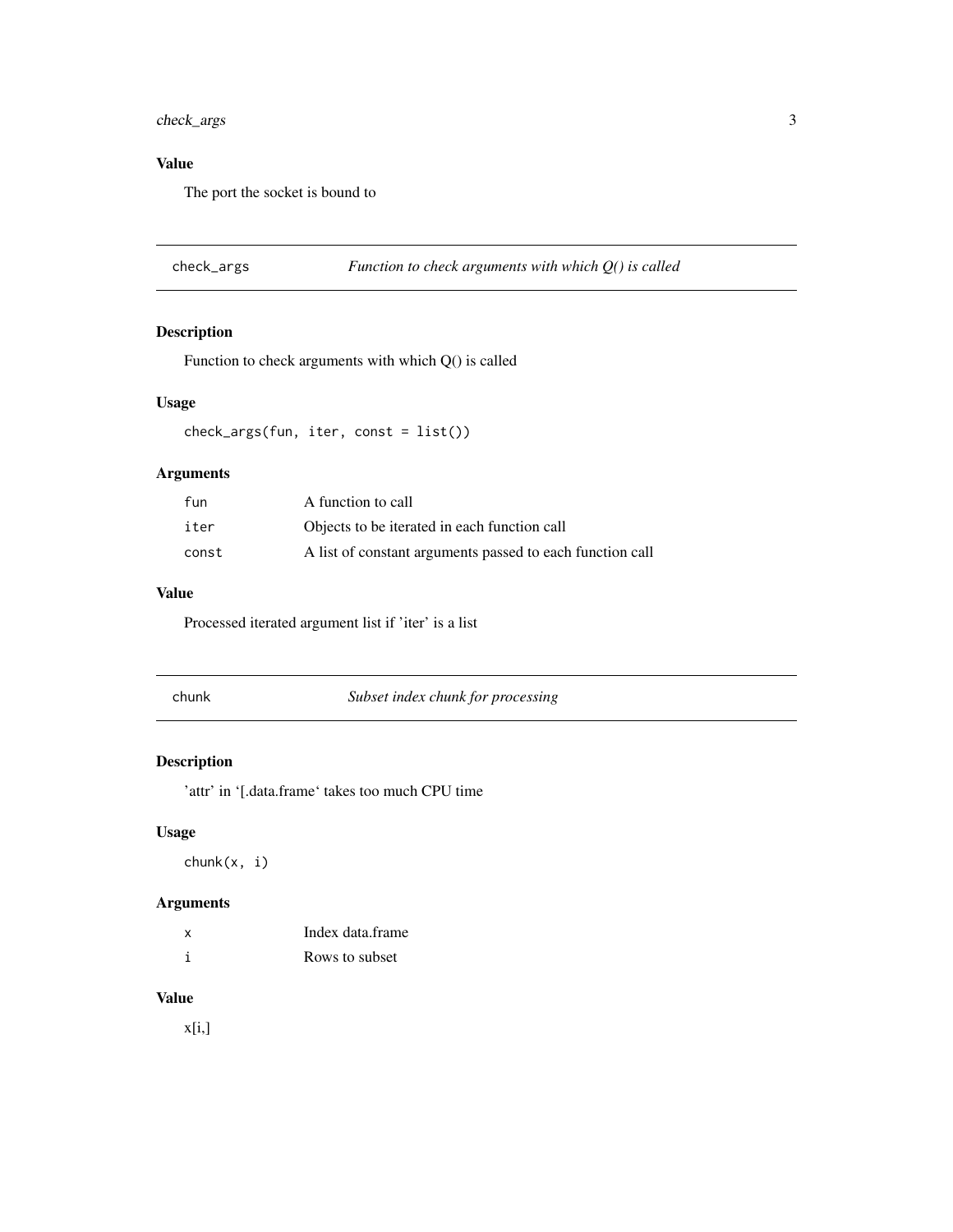<span id="page-3-0"></span>

Provides the Q function to send arbitrary function calls to workers on HPC schedulers without relying on network-mounted storage. Allows using remote schedulers via SSH.

#### Details

Under the hood, this will submit a cluster job that connects to the master via TCP the master will then send the function and argument chunks to the worker and the worker will return the results to the master until everything is done and you get back your result

Computations are done entirely on the network and without any temporary files on network-mounted storage, so there is no strain on the file system apart from starting up R once per job. This removes the biggest bottleneck in distributed computing.

Using this approach, we can easily do load-balancing, i.e. workers that get their jobs done faster will also receive more function calls to work on. This is especially useful if not all calls return after the same time, or one worker has a high load.

For more detailed usage instructions, see the documentation of the Q function.

DO\_CHUNK *Chunk of iterated arguments for the worker*

#### **Description**

Field has to be 'chunk'

#### Usage

DO\_CHUNK

#### Format

An object of class integer of length 1.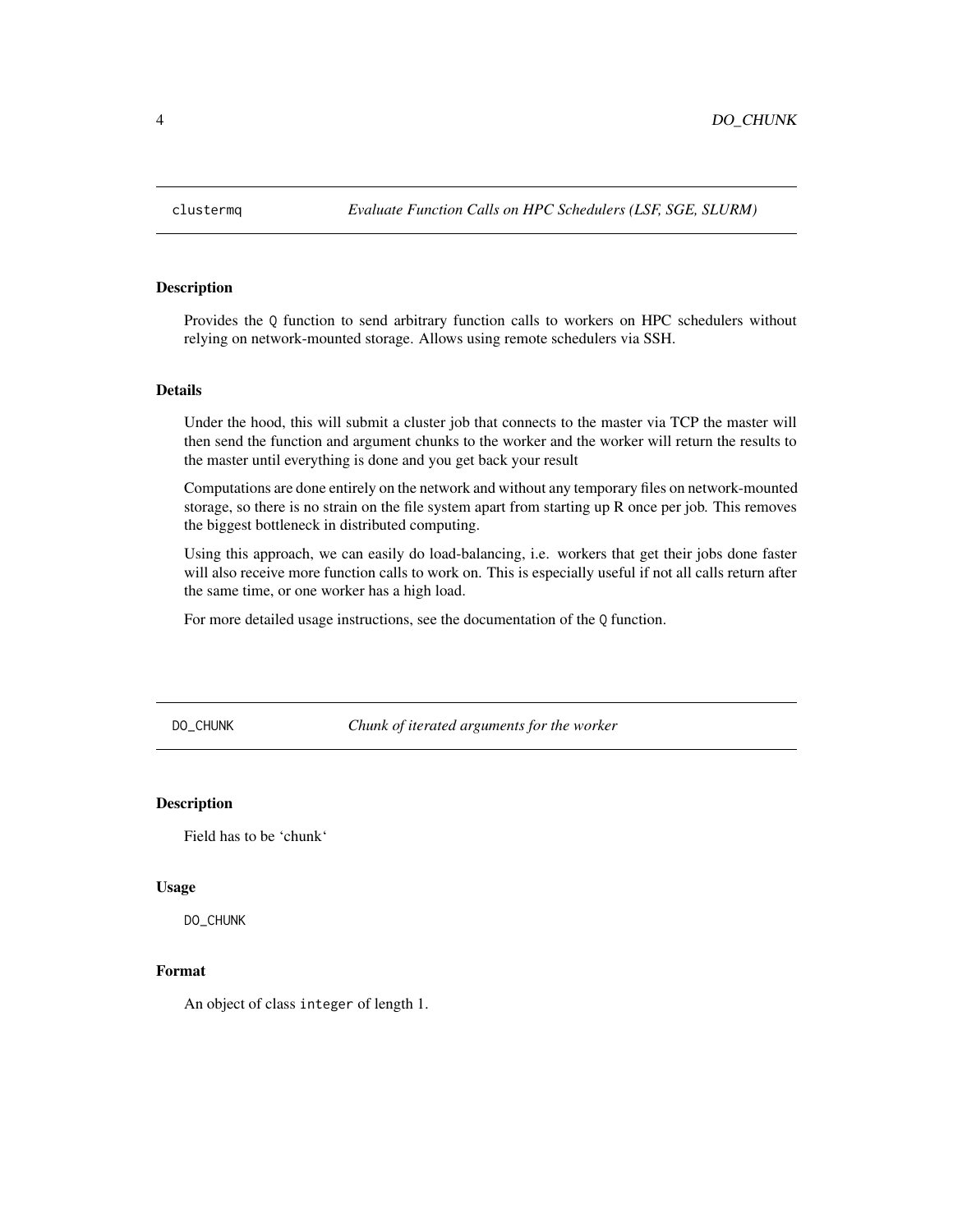<span id="page-4-0"></span>

This includes the function definition, common data, export

### Usage

DO\_SETUP

# Format

An object of class integer of length 1.

LOCAL *Placeholder for local processing*

# Description

Mainly so tests pass without setting up a scheduler

### Usage

LOCAL

# Format

An object of class R6ClassGenerator of length 24.

LSF *LSF scheduler functions*

### Description

Derives from QSys to provide LSF-specific functions

# Usage

LSF

#### Format

An object of class R6ClassGenerator of length 26.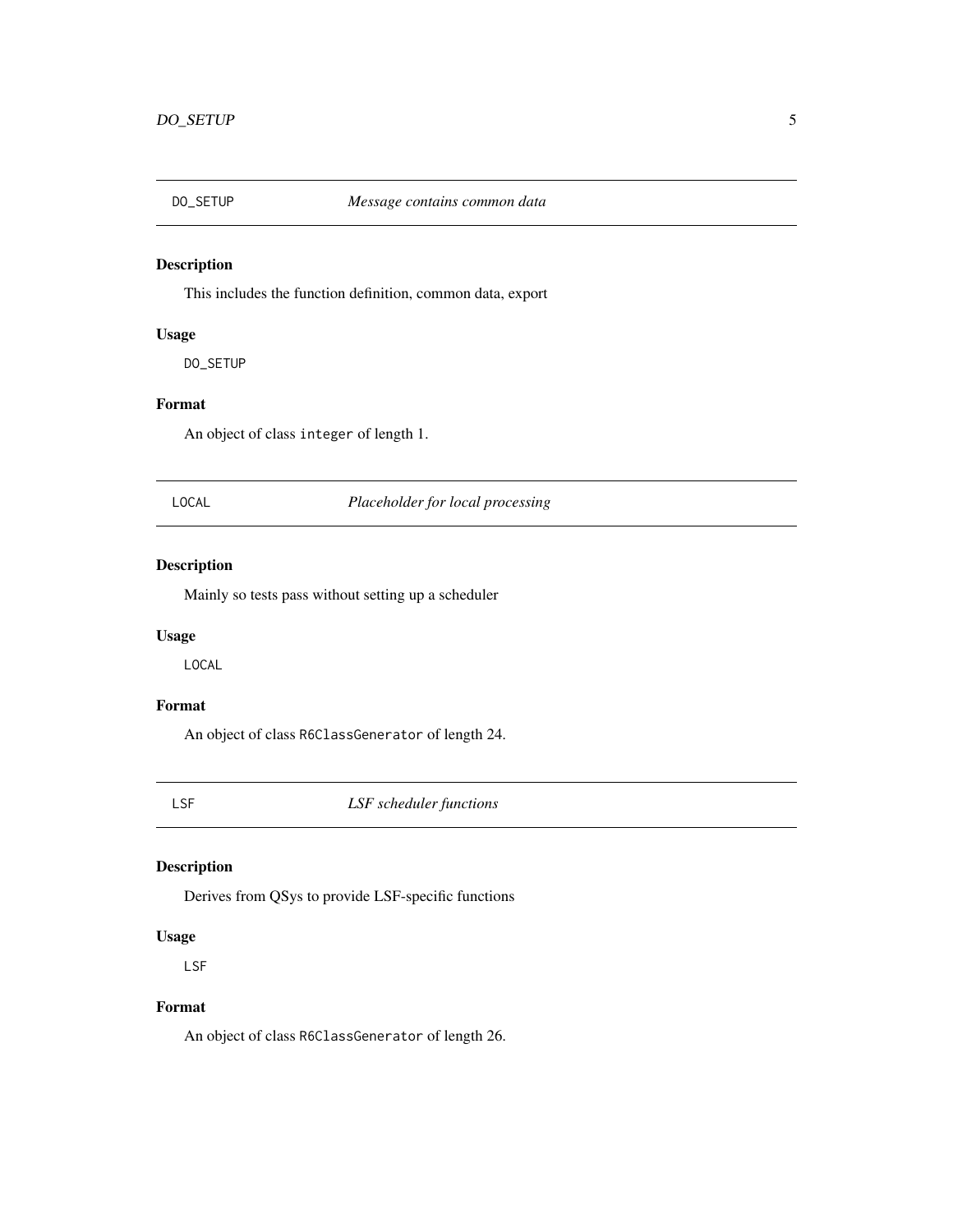<span id="page-5-0"></span>

exchanging messages between the master and workers works the following way: \* we have submitted a job where we don't know when it will start up  $*$  it starts, sends is a message list(id=0) indicating it is ready \* we send it the function definition and common data \* we also send it the first data set to work on  $*$  when we get any id  $> 0$ , it is a result that we store  $*$  and send the next data set/index to work on \* when computatons are complete, we send id=0 to the worker \* it responds with id=-1 (and usage stats) and shuts down

#### Usage

```
master(qsys, iter, rettype = "list", fail_on_error = TRUE, wait_time = NA,
  chunk_size = NA, timeout = Inf)
```
# Arguments

| qsys          | Instance of QSys object                                                                                  |
|---------------|----------------------------------------------------------------------------------------------------------|
| iter          | Objects to be iterated in each function call                                                             |
| rettype       | Return type of function                                                                                  |
| fail_on_error | If an error occurs on the workers, continue or fail?                                                     |
| wait_time     | Time to wait between messages; set 0 for short calls defaults to 1/sqrt(number of functon calls)         |
| chunk_size    | Number of function calls to chunk together defaults to 100 chunks per worker<br>or max. 500 kb per chunk |
| timeout       | Maximum time in seconds to wait for worker (default: Inf)                                                |

# Value

A list of whatever 'fun' returned

MULTICORE *Process on multiple cores on one machine*

#### Description

This makes use of rzmq messaging and sends requests via TCP/IP

#### Usage

MULTICORE

#### Format

An object of class R6ClassGenerator of length 24.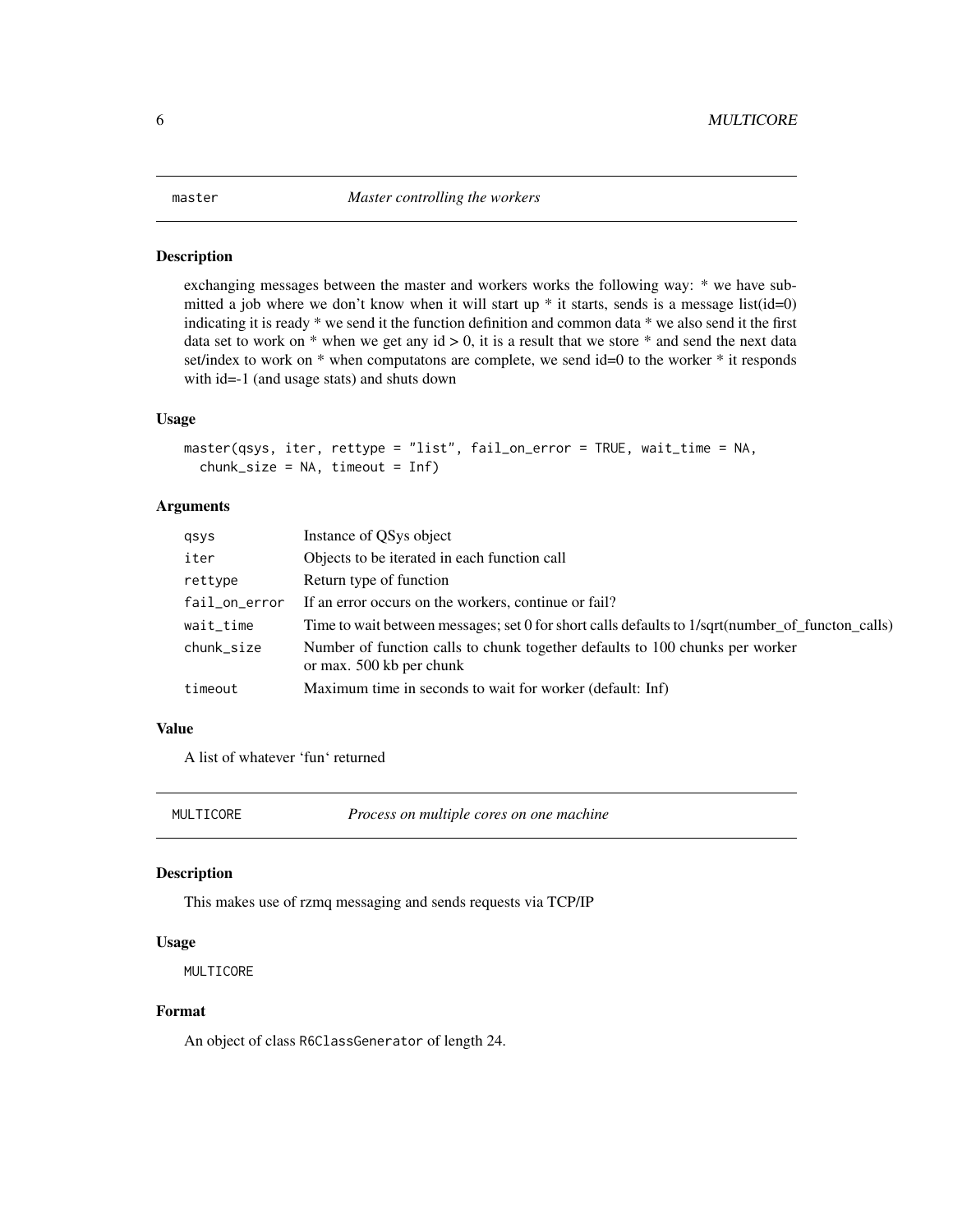<span id="page-6-0"></span>

Derives from QSys to provide PBS/Torque-specific functions

# Usage

PBS

# Format

An object of class R6ClassGenerator of length 26.

PROXY\_CMD *Message is an SSH command*

# Description

Field is either 'exec' (command to run) or 'reply' (how it went)

# Usage

PROXY\_CMD

# Format

An object of class integer of length 1.

PROXY\_READY *Message ID indicating SSH proxy is ready to distribute data*

### Description

Field has to be 'proxy'

#### Usage

PROXY\_READY

#### Format

An object of class integer of length 1.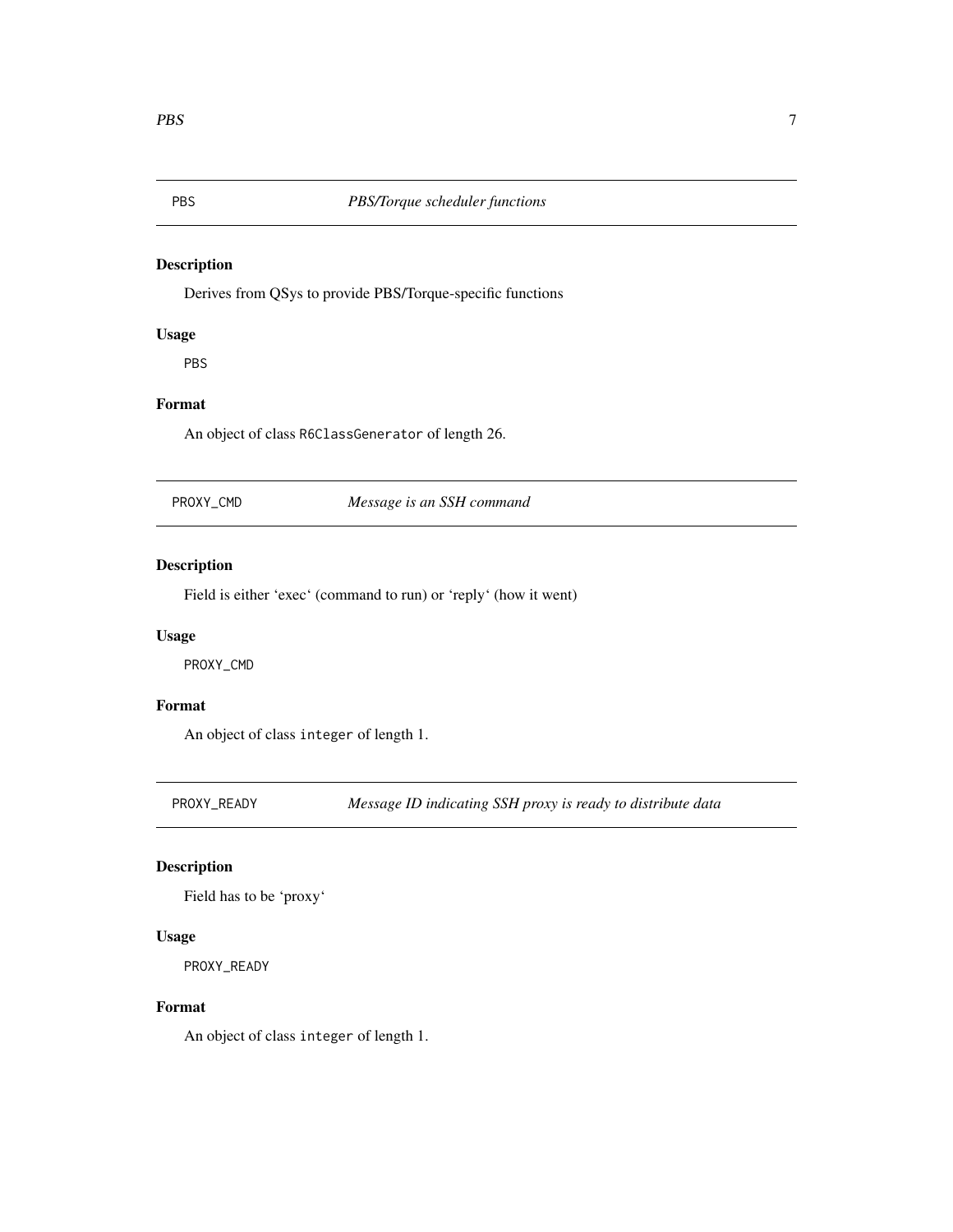<span id="page-7-0"></span>

No fields. Signals the worker to break its main loop.

### Usage

PROXY\_STOP

# Format

An object of class integer of length 1.

PROXY\_UP *Message ID indicating SSH proxy is up*

# Description

Message ID indicating SSH proxy is up

#### Usage

PROXY\_UP

#### Format

An object of class integer of length 1.

purrr\_lookup *Lookup table for return types to purrr functions*

#### Description

Lookup table for return types to purrr functions

#### Usage

purrr\_lookup

#### Format

An object of class list of length 9.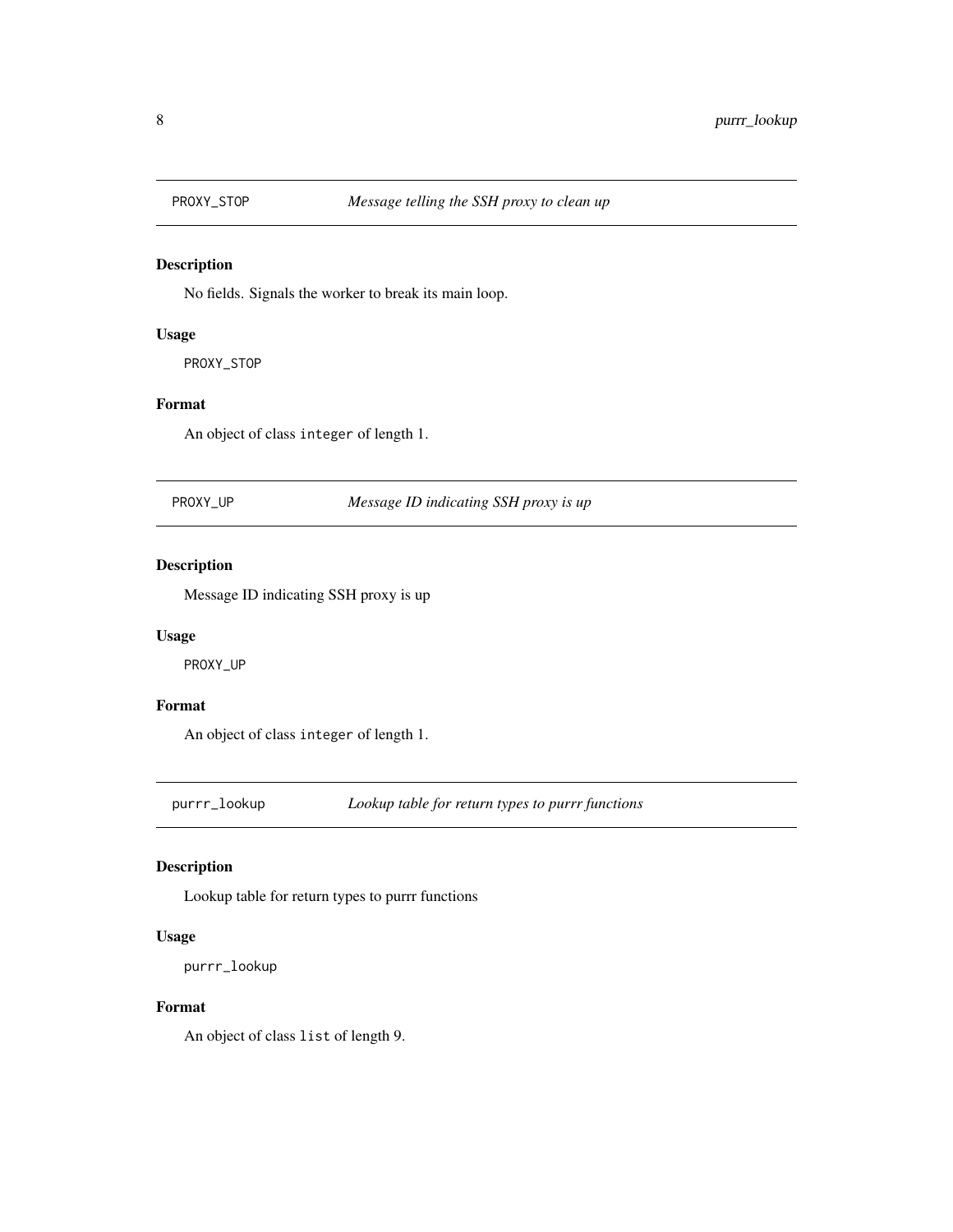<span id="page-8-0"></span>Queue function calls on the cluster

#### Usage

```
Q(fun, ..., const = list(), export = list(), seed = 128965,memory = NULL, template = list(), n_jobs = NULL, job_size = NULL,
  split_array_by = -1, rettype = "list", fail_on_error = TRUE,
 workers = NULL, log_worker = FALSE, wait_time = NA, chunk_size = NA,
  timeout = Inf)
```
# Arguments

| fun            | A function to call                                                                                      |
|----------------|---------------------------------------------------------------------------------------------------------|
| $\cdots$       | Objects to be iterated in each function call                                                            |
| const          | A list of constant arguments passed to each function call                                               |
| export         | List of objects to be exported to the worker                                                            |
| seed           | A seed to set for each function call                                                                    |
| memory         | Short for template=list(memory=value)                                                                   |
| template       | A named list of values to fill in template                                                              |
| $n$ _jobs      | The number of LSF jobs to submit; upper limit of jobs if job_size is given as<br>well                   |
| job_size       | The number of function calls per job                                                                    |
| split_array_by | The dimension number to split any arrays in ''; default: last                                           |
| rettype        | Return type of function call (vector type or 'list')                                                    |
| fail_on_error  | If an error occurs on the workers, continue or fail?                                                    |
| workers        | Optional instance of QSys representing a worker pool                                                    |
| log_worker     | Write a log file for each worker                                                                        |
| wait_time      | Time to wait between messages; set 0 for short calls defaults to 1/sqrt(number_of_functon_calls)        |
| chunk_size     | Number of function calls to chunk together defaults to 100 chunks per worker<br>or max. 10 kb per chunk |
| timeout        | Maximum time in seconds to wait for worker (default: Inf)                                               |
|                |                                                                                                         |

### Value

A list of whatever 'fun' returned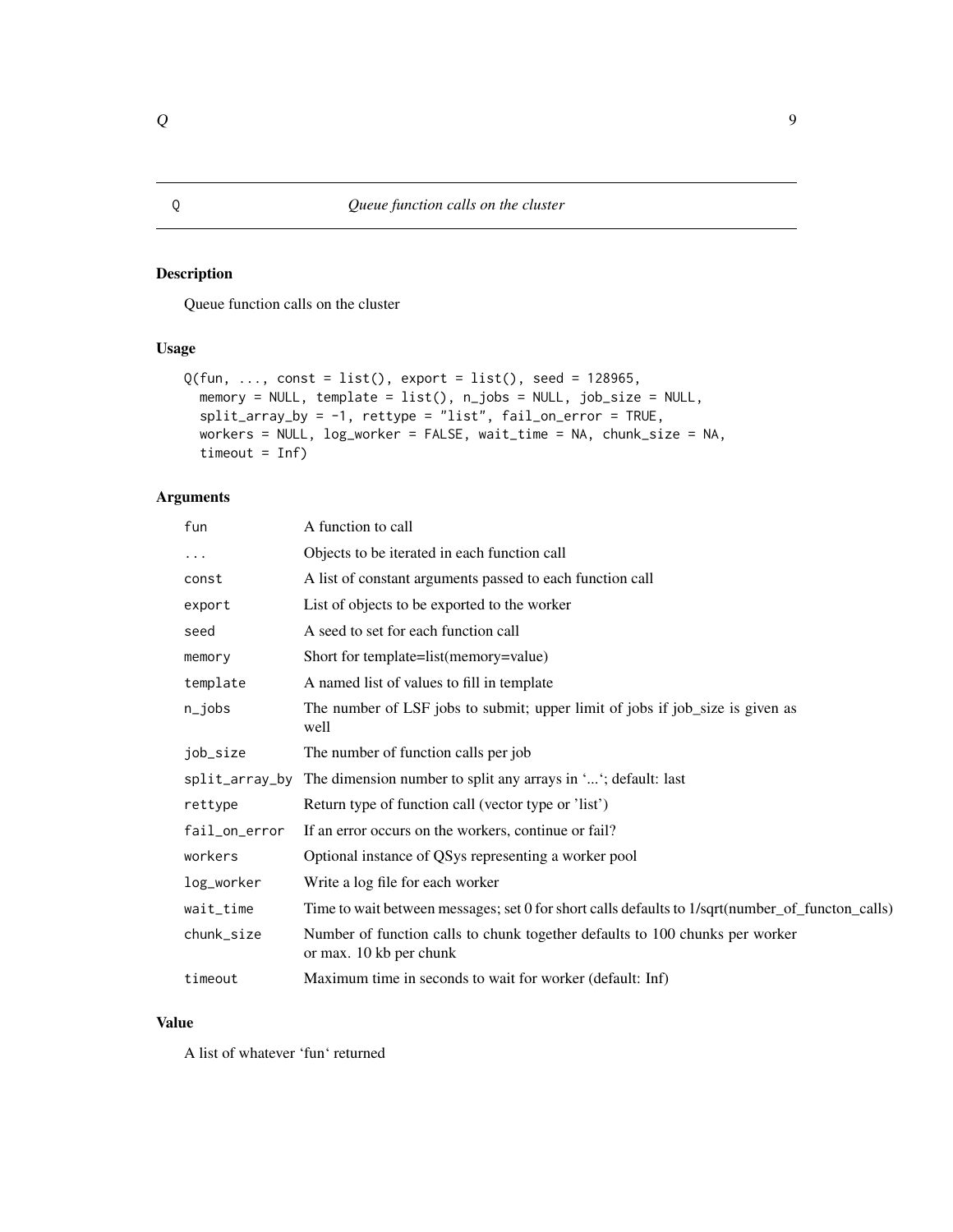<span id="page-9-0"></span>10 Q\_rows 20 Q\_rows 20 Q\_rows 20 Q\_rows 20 Q\_rows 20 Q\_rows 20 Q\_rows 20 Q\_rows 20 Q\_rows 20 Q\_rows 20 Q\_rows 20 Q\_rows 20 Q\_rows 20 Q\_rows 20 Q\_rows 20 Q\_rows 20 Q\_rows 20 Q\_rows 20 Q\_rows 20 Q\_rows 20 Q\_rows 20 Q\_rows 20

#### Examples

```
## Not run:
# Run a simple multiplication for numbers 1 to 3 on a worker node
fx = function(x) x * 2Q(fx, x=1:3, n_jobs=1)
# list(2,4,6)
# Run a mutate() call in dplyr on a worker node
iris %>%
    mutate(area = Q(`*`, e1=Sepal.Length, e2=Sepal.Width, n_jobs=1))
# iris with an additional column 'area'
## End(Not run)
```
QSys *Class for basic queuing system functions*

#### Description

Provides the basic functions needed to communicate between machines This should abstract most functions of rZMQ so the scheduler implementations can rely on the higher level functionality

#### Usage

QSys

# Format

An object of class R6ClassGenerator of length 24.

Q\_rows *Queue function calls defined by rows in a data.frame*

# Description

Queue function calls defined by rows in a data.frame

#### Usage

```
Q_{rows}(df, fun, const = list(), export = list(), seed = 128965,memory = NULL, template = list(), n_jobs = NULL, job_size = NULL,
  rettype = "list", fail_on_error = TRUE, workers = NULL,
  log_worker = FALSE, wait_time = NA, chunk_size = NA, timeout = Inf)
```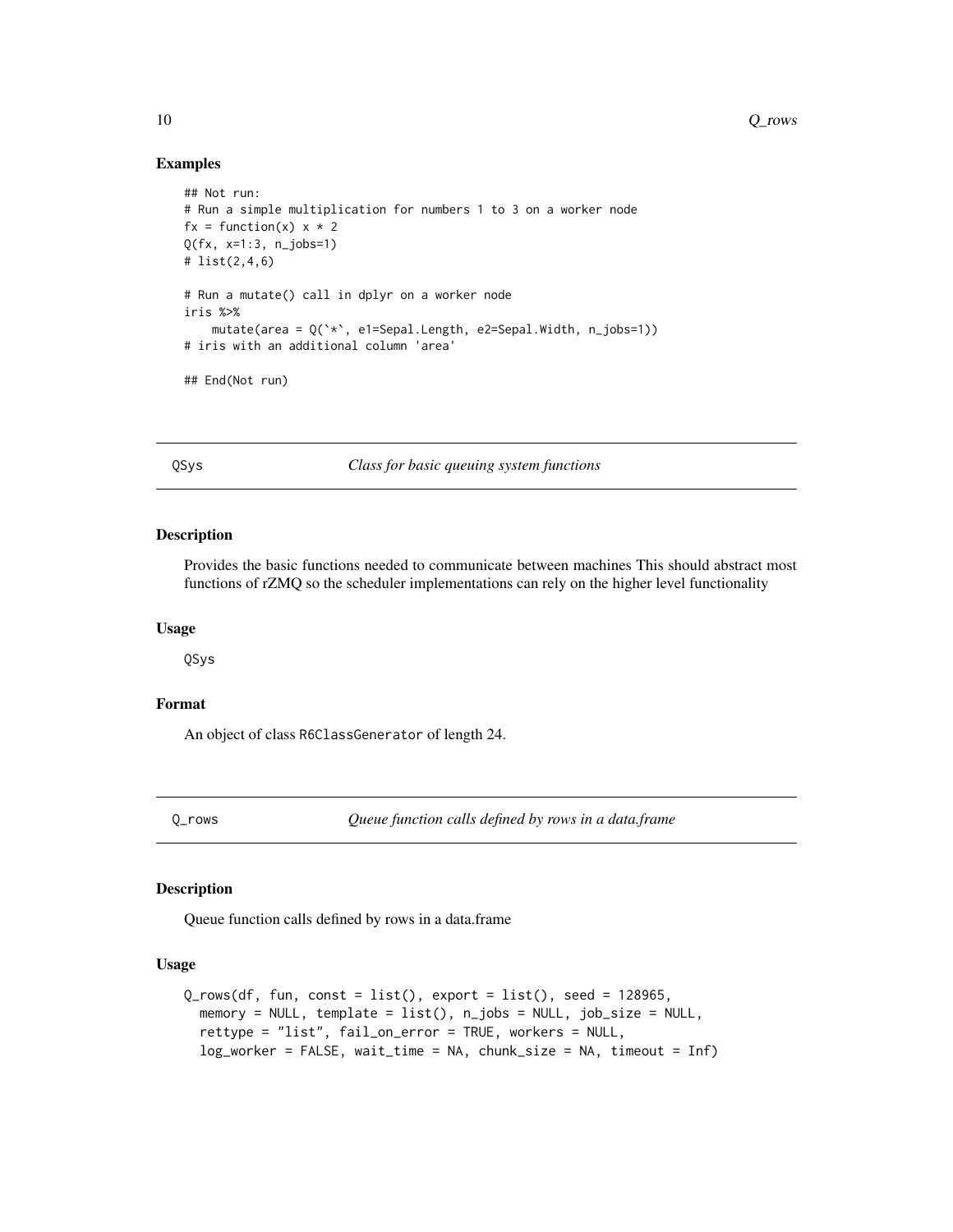#### <span id="page-10-0"></span> $SGE$  11

# Arguments

| df            | data.frame with iterated arguments                                                                      |
|---------------|---------------------------------------------------------------------------------------------------------|
| fun           | A function to call                                                                                      |
| const         | A list of constant arguments passed to each function call                                               |
| export        | List of objects to be exported to the worker                                                            |
| seed          | A seed to set for each function call                                                                    |
| memory        | Short for template=list(memory=value)                                                                   |
| template      | A named list of values to fill in template                                                              |
| $n$ _jobs     | The number of LSF jobs to submit; upper limit of jobs if job_size is given as<br>well                   |
| job_size      | The number of function calls per job                                                                    |
| rettype       | Return type of function call (vector type or 'list')                                                    |
| fail_on_error | If an error occurs on the workers, continue or fail?                                                    |
| workers       | Optional instance of QSys representing a worker pool                                                    |
| log_worker    | Write a log file for each worker                                                                        |
| wait_time     | Time to wait between messages; set 0 for short calls defaults to 1/sqrt(number_of_functon_calls)        |
| chunk_size    | Number of function calls to chunk together defaults to 100 chunks per worker<br>or max. 10 kb per chunk |
| timeout       | Maximum time in seconds to wait for worker (default: Inf)                                               |
|               |                                                                                                         |

SGE *SGE scheduler functions*

# Description

Derives from QSys to provide SGE-specific functions

# Usage

SGE

# Format

An object of class R6ClassGenerator of length 26.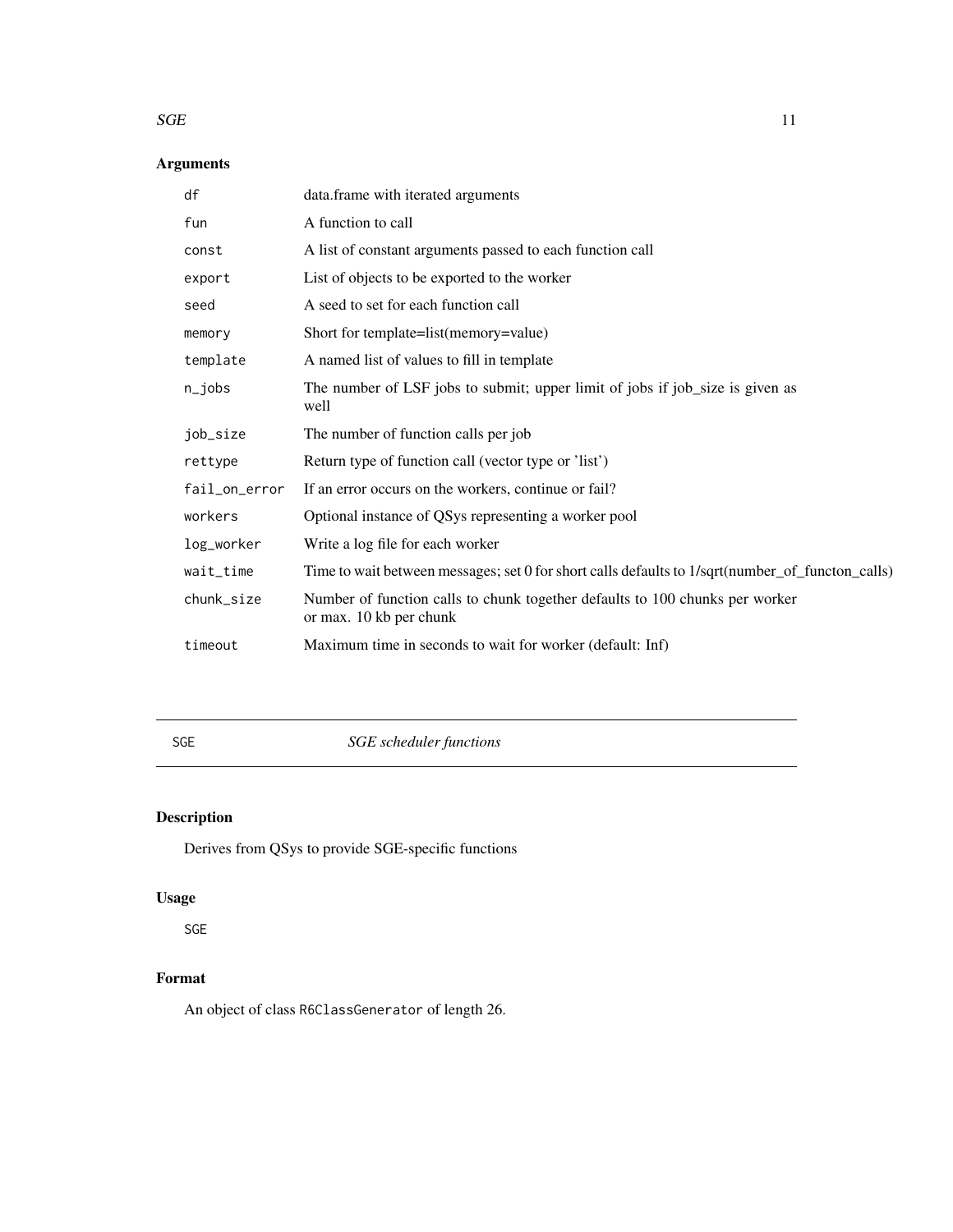<span id="page-11-0"></span>

Derives from QSys to provide SLURM-specific functions

# Usage

SLURM

# Format

An object of class R6ClassGenerator of length 26.

# SSH *SSH scheduler functions*

# Description

Derives from QSys to provide SSH-specific functions

#### Usage

SSH

#### Format

An object of class R6ClassGenerator of length 25.

ssh\_proxy *SSH proxy for different schedulers*

# Description

Do not call this manually, the SSH qsys will do that

# Usage

ssh\_proxy(ctl, job, qsys\_id = qsys\_default)

# Arguments

| ctl     | The port to connect to the master for proxy control |
|---------|-----------------------------------------------------|
| iob     | The port to connect to the master for job control   |
| qsys_id | Character string of QSys class to use               |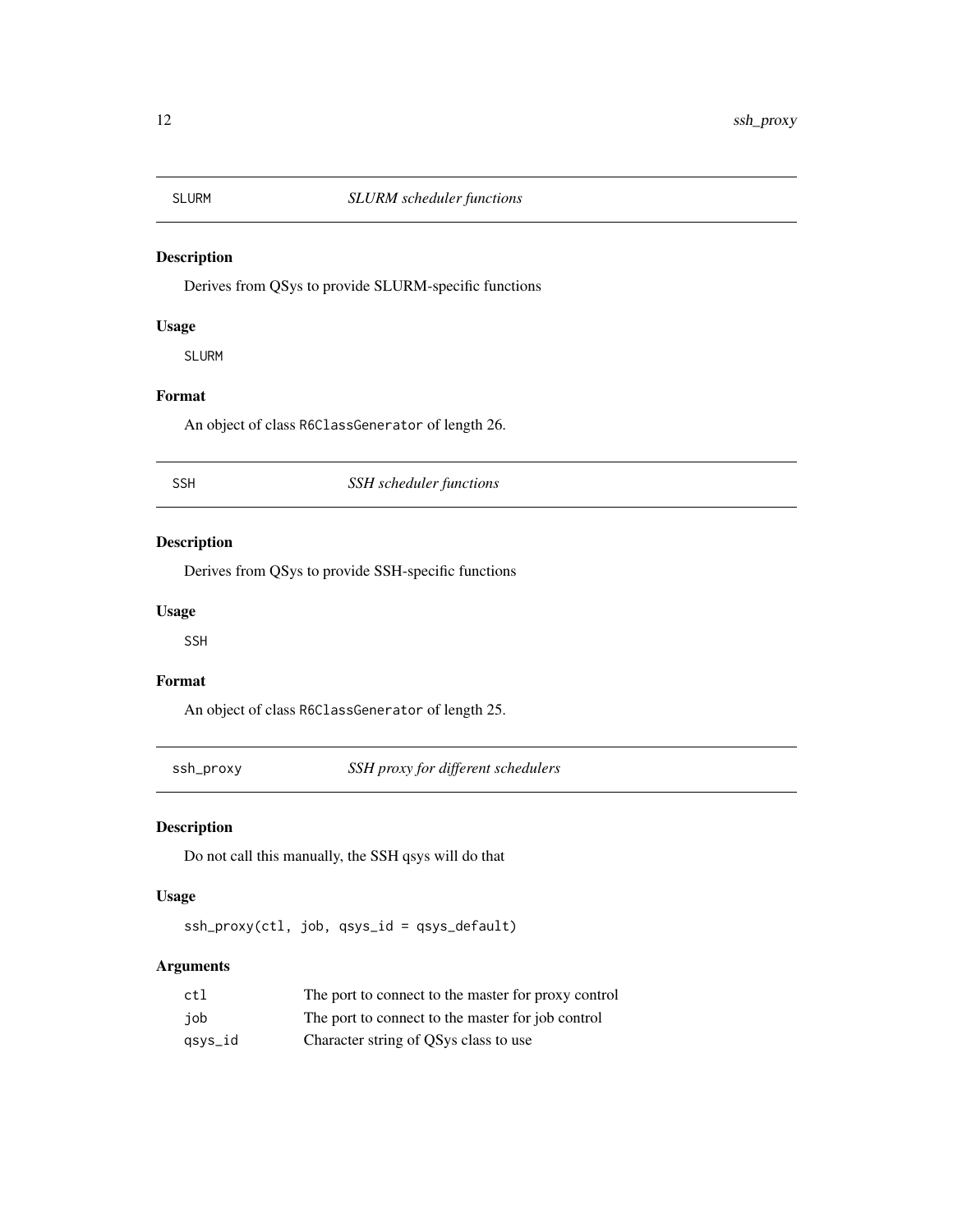<span id="page-12-0"></span>summarize\_result *Print a summary of errors and warnings that occurred during processing*

# Description

Print a summary of errors and warnings that occurred during processing

# Usage

```
summarize_result(result, n_errors, n_warnings, cond_msgs, at = length(result),
 fail_on_error = TRUE)
```
# Arguments

| result        | A list or vector of the processing result        |
|---------------|--------------------------------------------------|
| n_errors      | How many errors occurred                         |
| n_warnings    | How many warnings occurred                       |
| cond_msgs     | Error and warnings messages, we display first 50 |
| at            | How many calls were procesed up to this point    |
| fail_on_error | Stop if $error(s)$ occurred                      |

vec\_lookup *Lookup table for return types to vector NAs*

# Description

Lookup table for return types to vector NAs

#### Usage

vec\_lookup

#### Format

An object of class list of length 9.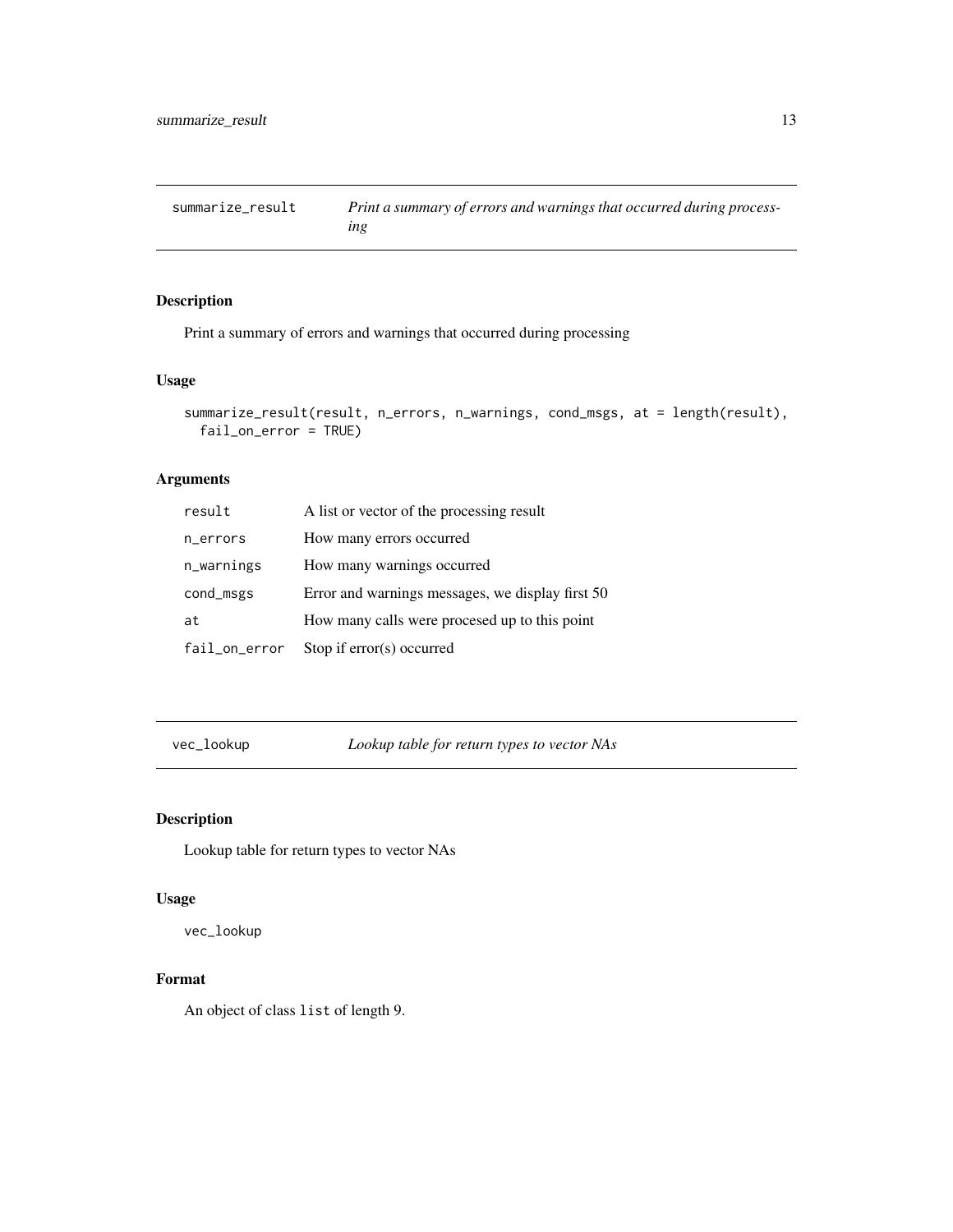<span id="page-13-0"></span>Do not call this manually, the master will do that

# Usage

worker(master, timeout = 600, ..., verbose = TRUE)

# Arguments

| master                  | The master address (tcp://ip:port)                       |
|-------------------------|----------------------------------------------------------|
| timeout                 | Time until worker shuts down without hearing from master |
| $\cdot$ $\cdot$ $\cdot$ | Catch-all to not break older template values (ignored)   |
| verbose                 | Whether to print debug messages                          |

workers *Creates a pool of workers*

# Description

Creates a pool of workers

# Usage

```
workers(n_jobs, data = NULL, reuse = TRUE, template = list(),
 log_worker = FALSE, qsys_id = qsys_default)
```
# Arguments

| $n$ _jobs  | Number of jobs to submit (0 implies local processing)    |
|------------|----------------------------------------------------------|
| data       | Set common data (function, constant args, seed)          |
| reuse      | Whether workers are reusable or get shut down after call |
| template   | A named list of values to fill in template               |
| log_worker | Write a log file for each worker                         |
| qsys_id    | Character string of QSys class to use                    |

### Value

An instance of the QSys class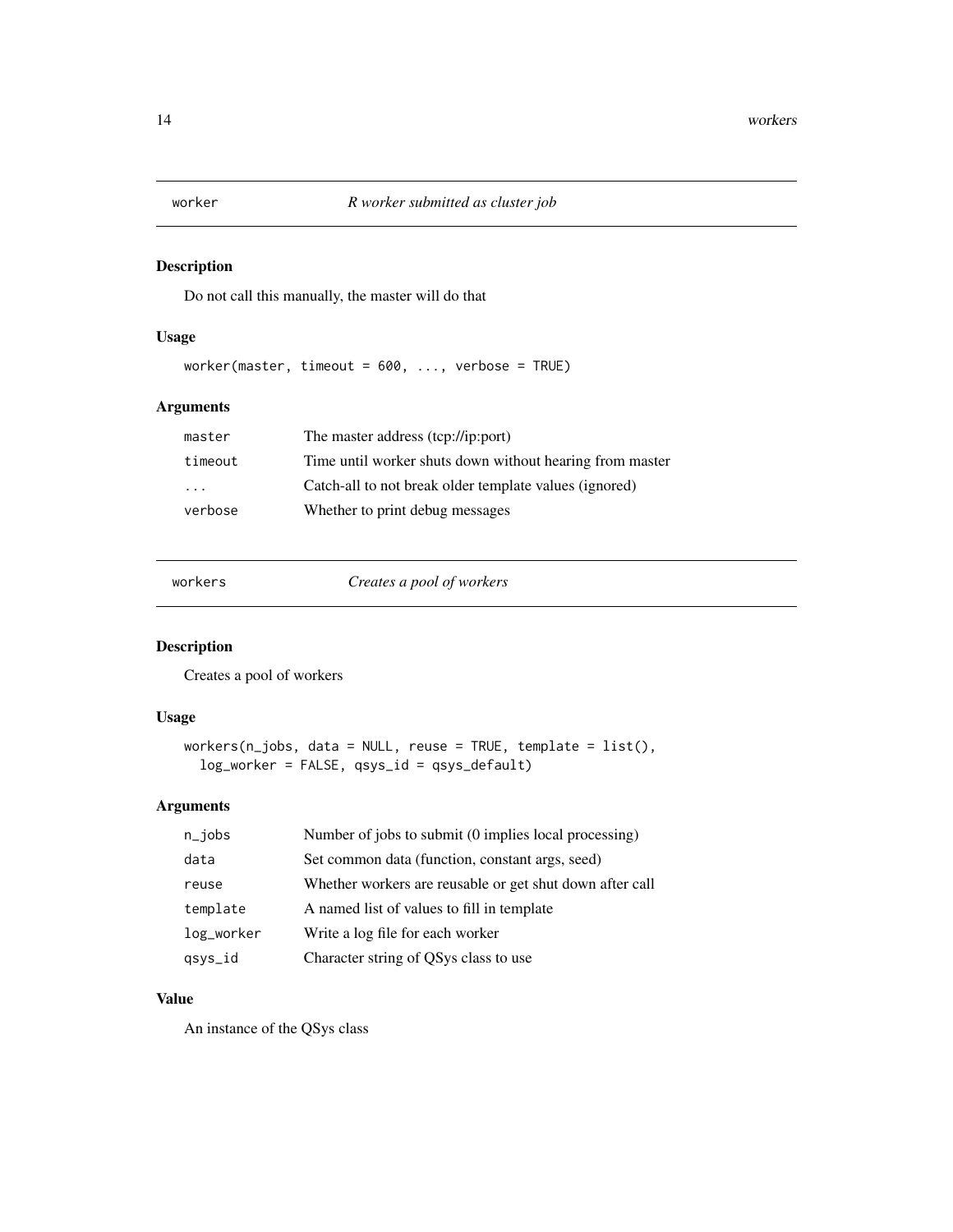<span id="page-14-0"></span>

Field has to be 'time' with a object returned by 'Sys.time()'

### Usage

WORKER\_DONE

# Format

An object of class integer of length 1.

| WORKER READY | Message ID indicating worker is accepting jobs |  |
|--------------|------------------------------------------------|--|
|--------------|------------------------------------------------|--|

# Description

It may contain the field 'result' with a finished chunk

# Usage

WORKER\_READY

#### Format

An object of class integer of length 1.

WORKER\_STOP *Message ID telling worker to stop*

### Description

No fields

#### Usage

WORKER\_STOP

#### Format

An object of class integer of length 1.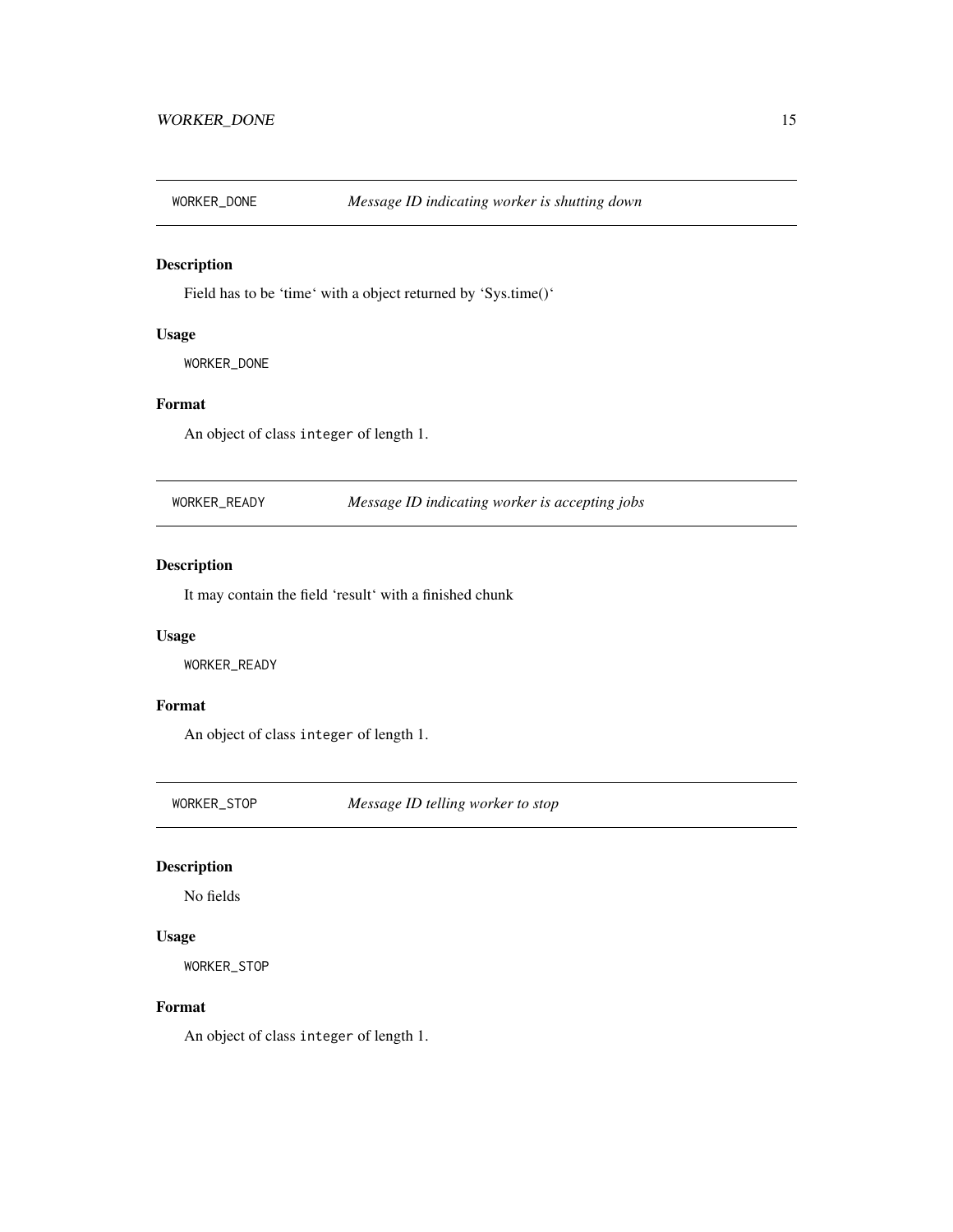<span id="page-15-0"></span>

Field has to be 'worker\_id' to master or empty to ssh\_proxy Answer is serialized common data ('fun', 'const', and 'seed') or 'redirect' (with URL where worker can get data)

#### Usage

WORKER\_UP

#### Format

An object of class integer of length 1.

work\_chunk *Function to process a chunk of calls*

# Description

Each chunk comes encapsulated in a data.frame

#### Usage

```
work_chunk(df, fun, const_args = list(), rettype = "list",
  common_seed = NULL, progress = FALSE)
```
#### Arguments

| df          | A data. frame with call IDs as rownames and arguments as columns |
|-------------|------------------------------------------------------------------|
| fun         | The function to call                                             |
| const_args  | Constant arguments passed to each call                           |
| rettype     | Return type of function                                          |
| common_seed | A seed offset common to all function calls                       |
| progress    | Logical indicated whether to display a progress bar              |

#### Value

A list of call results (or try-error if they failed)